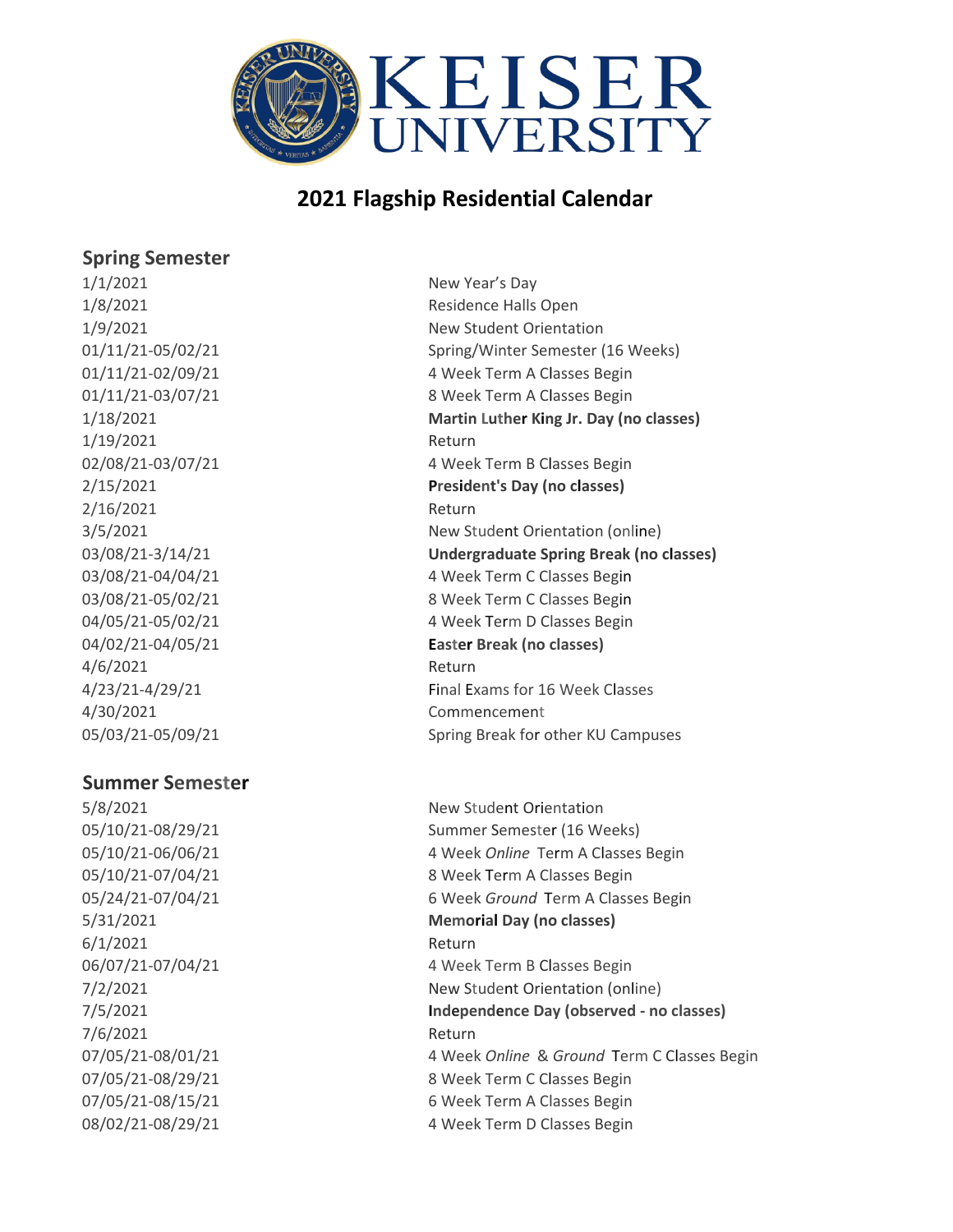8/23-8/24/21 8/25-8/27/21  $8/27/2021$ 08/30/21-12/19/21 08/30/21-09/26/21 08/30/21-10/24/21 9/7/2021 Return 09/27/21-10/24/21 10/22/2021 10/2 5 -10 / 3 1 10/2 5 / 2 1 -11 /21 10/25/21-12/19/21 11/11/2021 **Ve** 11/12/2021 Return 11/29/2021 Return **Fall Semester**<br>
8/23-8/24/21<br>
8/25/2021<br>
8/25/2021<br>
8/25-8/27/21<br>
8/27/2021<br>
8/27/2021<br>
908/30/21-12/19/21<br>
908/30/21-10/24/21<br>
Fall Semester (16 W<br>
08/30/21-10/24/21<br>
Fall Semester (16 W<br>
08/30/21-10/24/21<br>
4 Week Term A

Early Move-In for Residence Halls 8/25/2021 Residence Halls Open for Move-In udent Orientation (ground) tudent Orientation (online) Fall Semester (16 Weeks) T e rm A C lasses Begin T e rm A C lasses Begin 9/6/2021 Labor Day (no classes) T e rm B C lasses Begin tudent Orientation (online) /21 **Undergraduate F a ll Break (no classes)** /21 4 Week T e rm C C lasses Begin T e rm A C lasses Begin **t e rans Day (no classes)** 11/22/21-12/19/21 4 Week D Term Classes Begin 11/25/21-11/28/21 **Thanksgiving Break (no classes)** 12/13/21-12/17/21 Final Exams for 16 Week Classes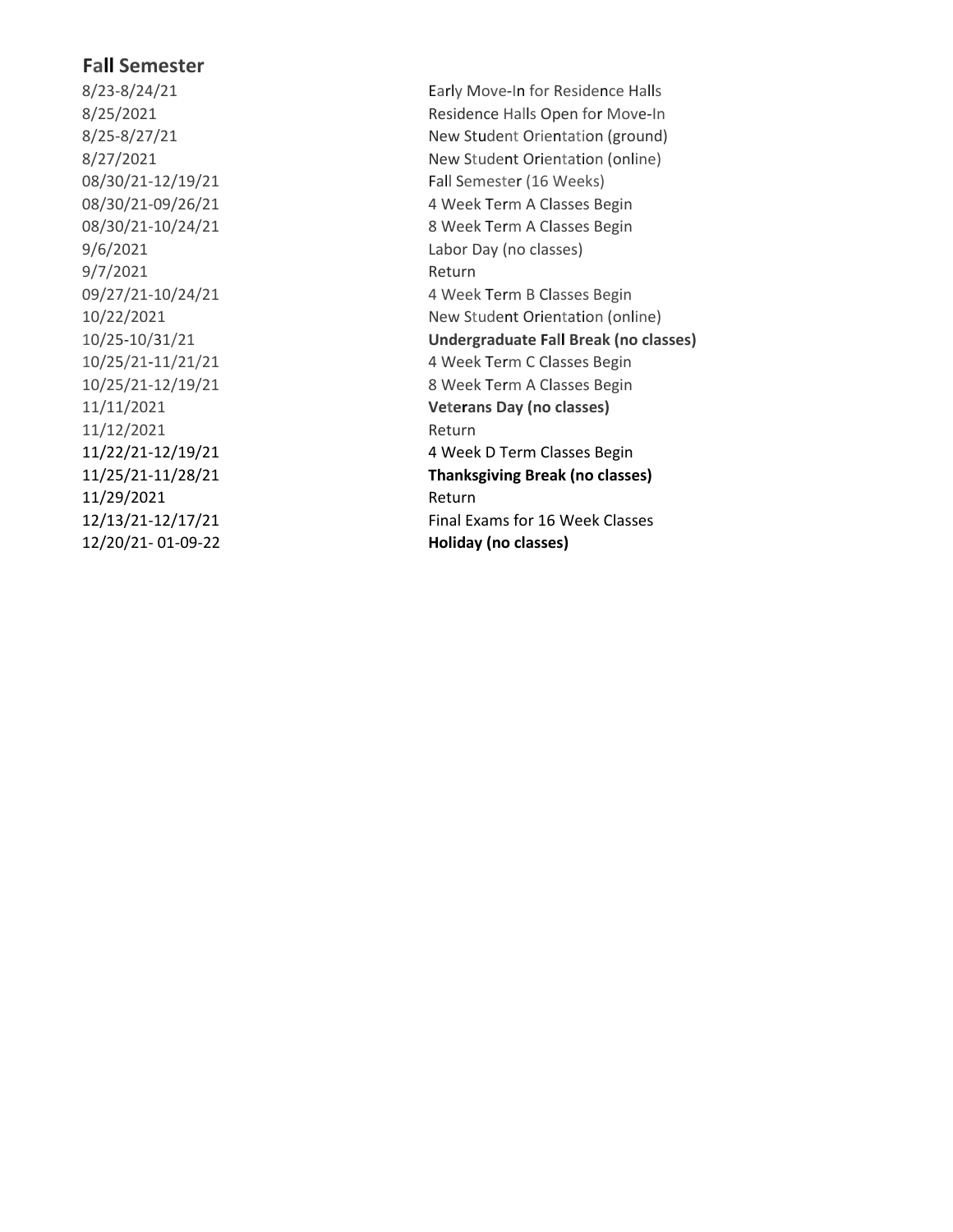\* Online and graduate courses, as well as clinical experiences, still meet as regularly scheduled during breaks.

# **Spring Semester**

| 1/1/2022          | New Year's Day                           |
|-------------------|------------------------------------------|
| 1/7/2022          | Residence Halls Open                     |
| 1/7/2022          | New Student Orientation                  |
| 01/10/22-05/01/22 | Spring/Winter Semester (16 Weeks)        |
| 01/10/22-02/06/22 | 4 Week Term A Classes Begin              |
| 01/11/22-03/06/22 | 8 Week Term A Classes Begin              |
| 1/17/2022         | Martin Luther King Jr. Day (no classes)  |
| 1/18/2022         | Return                                   |
| 02/07/22-03/06/22 | 4 Week Term B Classes Begin              |
| 2/21/2022         | <b>President's Day (no classes)</b>      |
| 2/22/2022         | Return                                   |
| 3/4/2022          | New Student Orientation (online)         |
| 03/07/22-03/14/22 | Undergraduate Spring Break (no classes)* |
| 03/07/22-04/03/22 | 4 Week Term C Classes Begin              |
| 03/07/22-05/01/22 | 8 Week Term C Classes Begin              |
| 3/15/2022         | Return from Undergraduate Spring Break   |
| 04/04/22-05/01/22 | 4 Week Term D Classes Begin              |
| 04/15/22-04/18/22 | Easter Break (no classes)                |
| 4/19/2022         | Return                                   |
| 4/21/22-4/27/22   | <b>Final Exams for 16 Week Classes</b>   |
| 4/29/2022         | Commencement                             |
| 05/02/22-05/08/22 | Spring Break for other KU Campuses       |

## **Summer Semester**

| 5/6/2022          | New Student Orientation                     |
|-------------------|---------------------------------------------|
| 05/09/22-08/28/22 | Summer Semester (16 Weeks)                  |
| 05/09/22-06/05/22 | 4 Week Online Term A Classes Begin          |
| 05/09/22-07/03/22 | 8 Week Term A Classes Begin                 |
| 5/30/2022         | <b>Memorial Day (no classes)</b>            |
| 5/31/2022         | Return                                      |
| 06/06/22-07/03/22 | 4 Week Term B Classes Begin                 |
| 7/1/2022          | New Student Orientation (online)            |
| 7/4/2022          | <b>Independence Day (no classes)</b>        |
| 7/5/2022          | Return                                      |
| 07/04/22-07/31/22 | 4 Week Online & Ground Term C Classes Begin |
| 07/04/22-08/28/22 | 8 Week Term C Classes Begin                 |
| 08/01/22-08/28/22 | 4 Week Term D Classes Begin                 |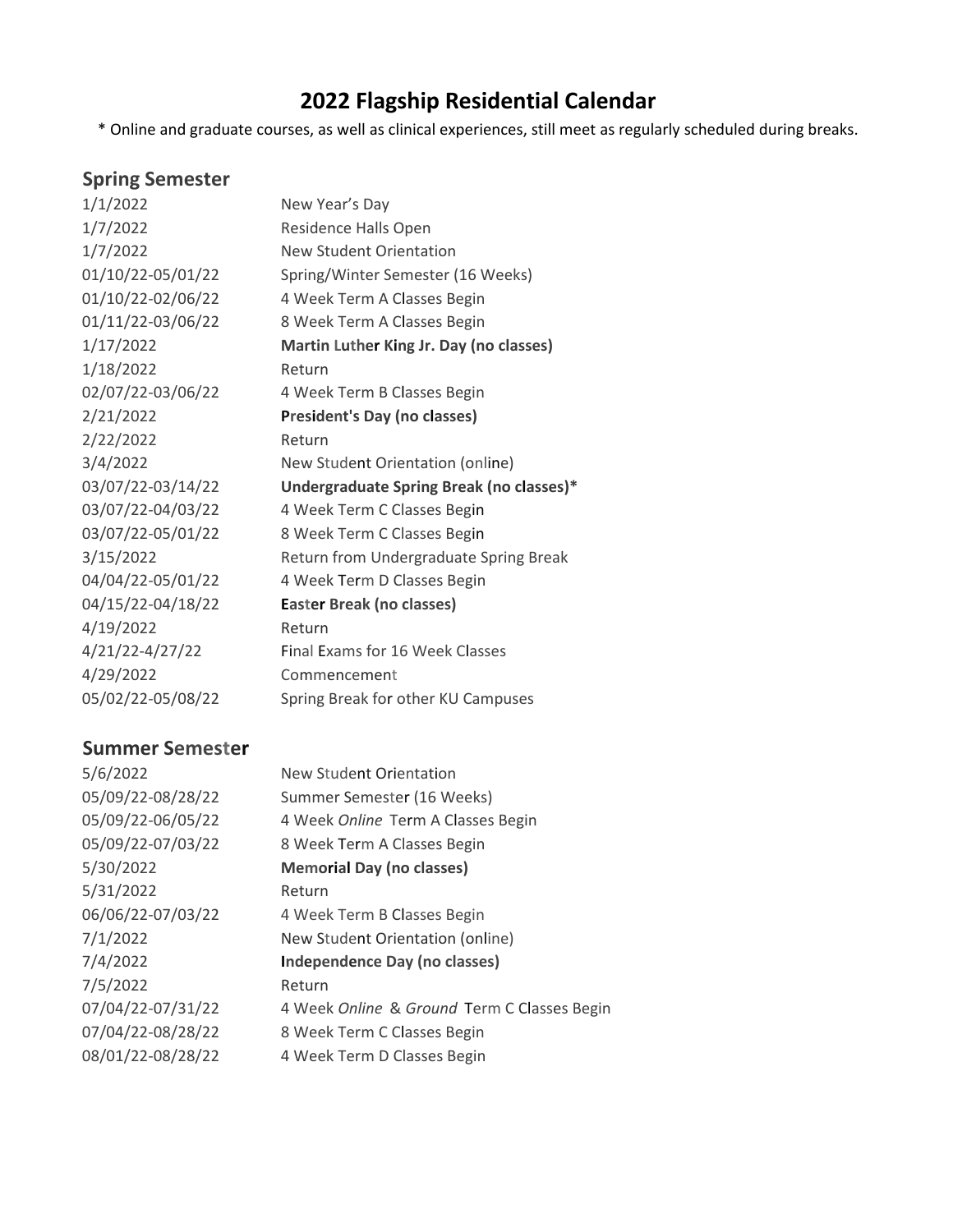| 8/23/2022         | Freshmen Move-in for Residence Halls           |
|-------------------|------------------------------------------------|
| 8/23-8/25/22      | New Student Orientation (ground)               |
| 8/25/2022         | Returning Students Move-in for Residence Halls |
| 8/26/2022         | New Online Student Orientation                 |
| 08/29/22-12/18/22 | Fall Semester (16 Weeks)                       |
| 08/29/22-09/25/22 | 4 Week Term A Classes Begin                    |
| 08/29/22-10/23/22 | 8 Week Term A Classes Begin                    |
| 9/5/2022          | Labor Day (no classes)                         |
| 9/6/2022          | Return                                         |
| 09/26/22-10/23/22 | 4 Week Term B Classes Begin                    |
| 10/21/2022        | New Student Orientation (online)               |
| 10/24/22-11/20/22 | 4 Week Term C Classes Begin                    |
| 10/24/22-12/18/22 | 8 Week Term A Classes Begin                    |
| 11/11/2022        | <b>Veterans Day (no classes)</b>               |
| 11/14/2022        | Return                                         |
| 11/21/22-12/18/22 | 4 Week D Term Classes Begin                    |
| 11/21/22-11/28/22 | Undergraduate Fall Break (no classes)*         |
| 11/29/2022        | Return                                         |
| 12/12/22-12/16/22 | Final Exams for 16 Week Classes                |
| 12/19/22-01-08-23 | Holiday (no classes)                           |
|                   |                                                |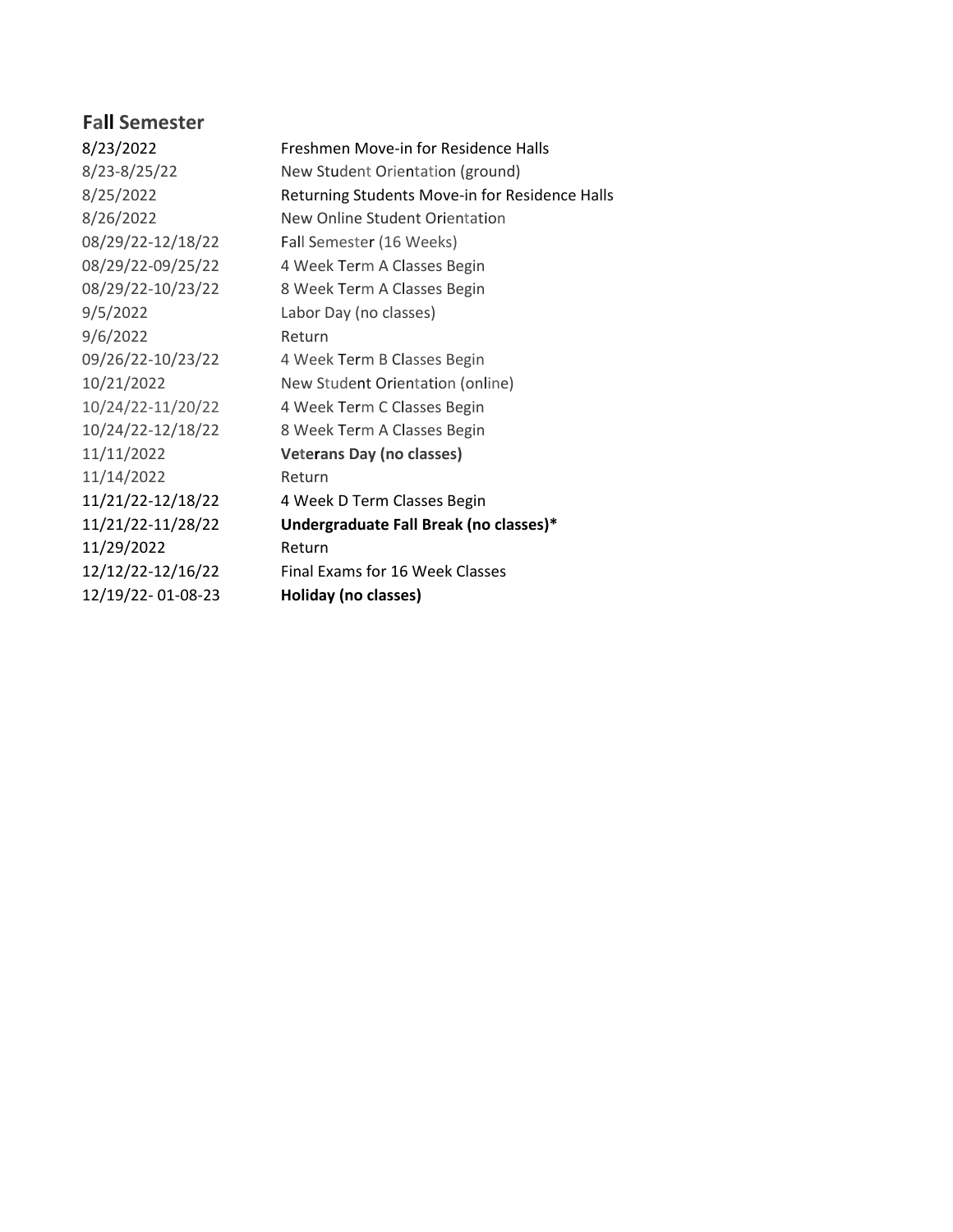\* Online and graduate courses, as well as clinical experiences, still meet as regularly scheduled during breaks.

# **Spring Semester**

| 1/1/2023          | New Year's Day                           |
|-------------------|------------------------------------------|
| 1/6/2023          | Residence Halls Open                     |
| 1/6/2023          | <b>New Student Orientation</b>           |
| 01/09/23-04/30/23 | Spring/Winter Semester (16 Weeks)        |
| 01/09/23-02/05/23 | 4 Week Term A Classes Begin              |
| 01/09/23-03/05/23 | 8 Week Term A Classes Begin              |
| 1/16/2023         | Martin Luther King Jr. Day (no classes)  |
| 1/17/2023         | Return                                   |
| 02/6/23-03/5/23   | 4 Week Term B Classes Begin              |
| 2/20/2023         | <b>President's Day (no classes)</b>      |
| 2/21/2023         | Return                                   |
| 3/3/2023          | New Student Orientation (online)         |
| 03/06/23-3/12/23  | Undergraduate Spring Break (no classes)* |
| 03/06/23-04/02/23 | 4 Week Term C Classes Begin              |
| 03/06/23-04/30/23 | 8 Week Term C Classes Begin              |
| 3/13/2023         | Return from Undergraduate Spring Break   |
| 04/03/23-04/30/23 | 4 Week Term D Classes Begin              |
| 04/07/23-04/10/23 | Easter Break (no classes)                |
| 4/11/2023         | Return                                   |
| 4/20/23-4/26/23   | Final Exams for 16 Week Classes          |
| 4/28/2023         | Commencement                             |
|                   |                                          |

#### **Summer Semester**

| 5/5/2023          | New Student Orientation                     |
|-------------------|---------------------------------------------|
| 05/08/23-08/27/23 | Summer Semester (16 Weeks)                  |
| 05/08/23-06/04/23 | 4 Week Online Term A Classes Begin          |
| 05/08/23-07/02/23 | 8 Week Term A Classes Begin                 |
| 5/29/2023         | <b>Memorial Day (no classes)</b>            |
| 5/30/2023         | Return                                      |
| 06/05/23-07/02/23 | 4 Week Term B Classes Begin                 |
| 6/30/2023         | New Student Orientation (online)            |
| 7/4/2023          | Independence Day (no classes)               |
| 7/5/2023          | Return                                      |
| 07/03/23-07/30/23 | 4 Week Online & Ground Term C Classes Begin |
| 07/03/23-08/27/23 | 8 Week Term C Classes Begin                 |
| 07/31/23-08/27/23 | 4 Week Term D Classes Begin                 |
|                   |                                             |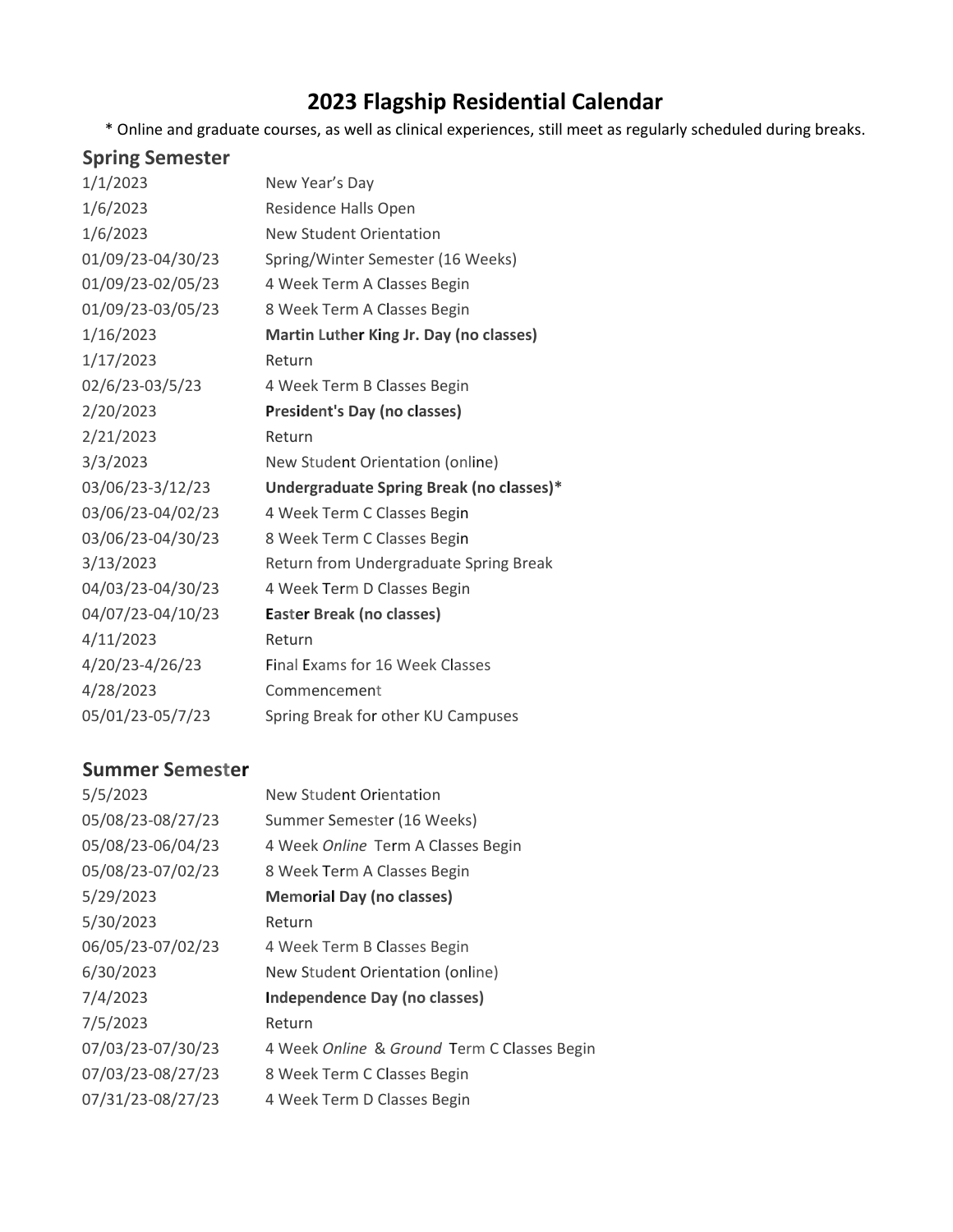| 8/22/2022         | Freshmen Move-in for Residence Halls           |
|-------------------|------------------------------------------------|
| 8/23-8/25/22      | New Student Orientation (ground)               |
| 8/25/2022         | New Student Orientation (online)               |
| 8/25/2022         | Returning Students Move-in for Residence Halls |
| 08/28/23-12/17/23 | Fall Semester (16 Weeks)                       |
| 08/28/23-09/24/23 | 4 Week Term A Classes Begin                    |
| 08/28/23-10/22/23 | 8 Week Term A Classes Begin                    |
| 9/4/2023          | Labor Day (no classes)                         |
| 9/5/2023          | Return                                         |
| 09/25/23-10/22/23 | 4 Week Term B Classes Begin                    |
| 10/20/2023        | New Student Orientation (online)               |
| 10/23/23-11/19/23 | 4 Week Term C Classes Begin                    |
| 10/23/23-12/17/23 | 8 Week Term A Classes Begin                    |
| 11/11/2023        | <b>Veterans Day (observed)</b>                 |
| 11/13/2023        | Return                                         |
| 11/20/23-12/17/23 | 4 Week D Term Classes Begin                    |
| 11/20/23-11/27/23 | Undergraduate Fall Break (no classes)*         |
| 11/28/2023        | Return                                         |
| 12/11/23-12/15/23 | Final Exams for 16 Week Classes                |
| 12/18/23-01/07/24 | Holiday (no classes)                           |
|                   |                                                |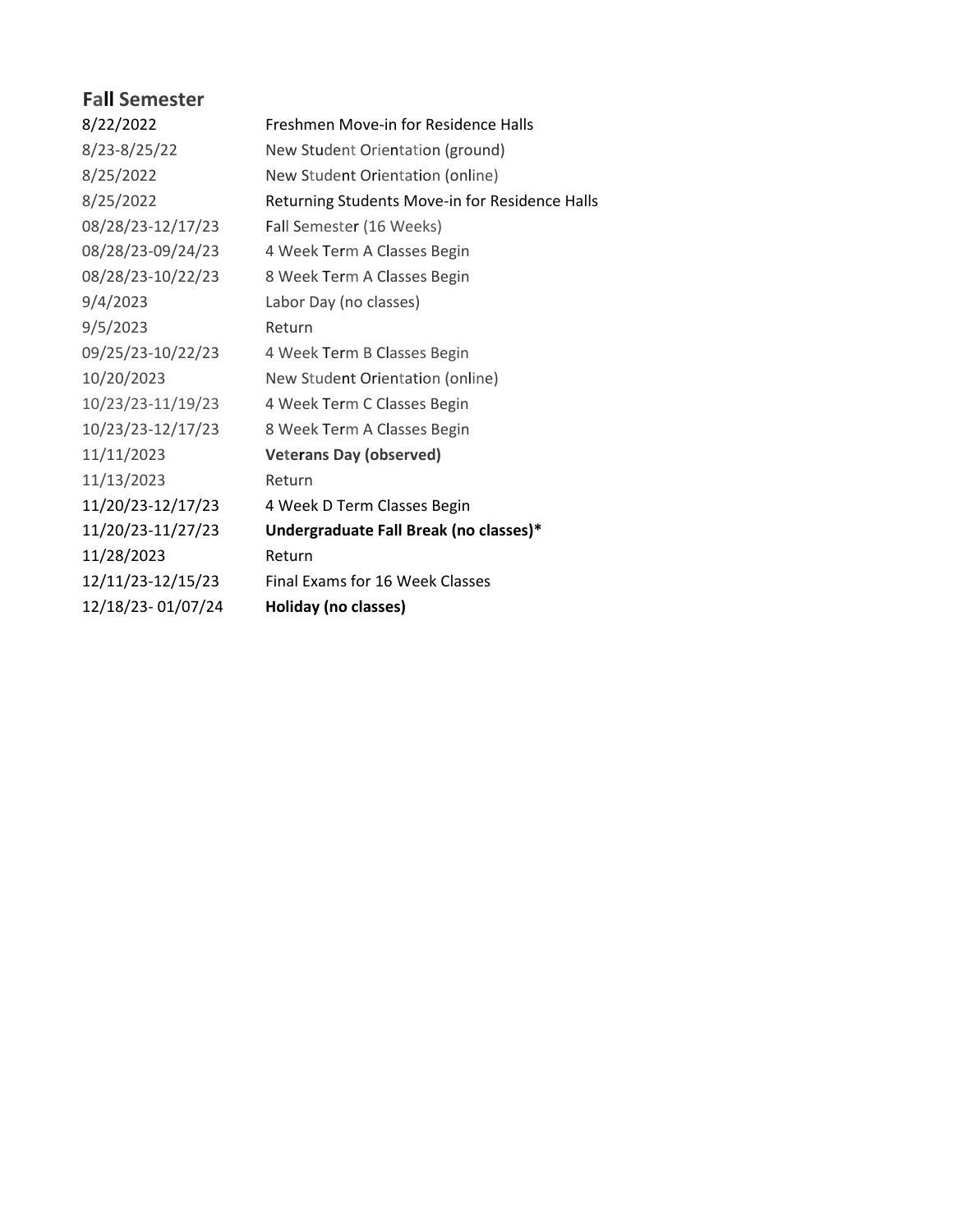\* Online and graduate courses, as well as clinical experiences, still meet as regularly scheduled during breaks.

# **Spring Semester**

| 1/1/2024          | New Year's Day                           |
|-------------------|------------------------------------------|
| 1/5/2024          | Residence Halls Open                     |
| 1/5/2024          | <b>New Student Orientation</b>           |
| 01/08/24-04/28/24 | Spring/Winter Semester (16 Weeks)        |
| 01/08/24-02/04/24 | 4 Week Term A Classes Begin              |
| 01/08/24-03/04/24 | 8 Week Term A Classes Begin              |
| 1/15/2024         | Martin Luther King Jr. Day (no classes)  |
| 1/16/2024         | Return                                   |
| 02/05/24-03/03/24 | 4 Week Term B Classes Begin              |
| 2/19/2024         | <b>President's Day (no classes)</b>      |
| 2/20/2024         | Return                                   |
| 3/1/2024          | New Student Orientation (online)         |
| 03/04-24-03/10/24 | Undergraduate Spring Break (no classes)* |
| 03/04/24-03/31/24 | 4 Week Term C Classes Begin              |
| 03/04/24-04/28/24 | 8 Week Term C Classes Begin              |
| 3/11/2024         | Return from Undergraduate Spring Break   |
| 04/01/24-04/28/24 | 4 Week Term D Classes Begin              |
| 03/29/24-04/01/24 | Easter Break (no classes)                |
| 4/2/2024          | Return                                   |
| 4/18/24-4/24/24   | Final Exams for 16 Week Classes          |
| 4/26/2024         | Commencement                             |
| 04/29/24-05/05/24 | Spring Break for other KU Campuses       |

### **Summer Semester**

| New Student Orientation                     |
|---------------------------------------------|
| Summer Semester (16 Weeks)                  |
| 4 Week Online Term A Classes Begin          |
| 8 Week Term A Classes Begin                 |
| <b>Memorial Day (no classes)</b>            |
| Return                                      |
| 4 Week Term B Classes Begin                 |
| New Student Orientation (online)            |
| Independence Day (no classes)               |
| Return                                      |
| 4 Week Online & Ground Term C Classes Begin |
| 8 Week Term C Classes Begin                 |
| 4 Week Term D Classes Begin                 |
| Summer Break                                |
|                                             |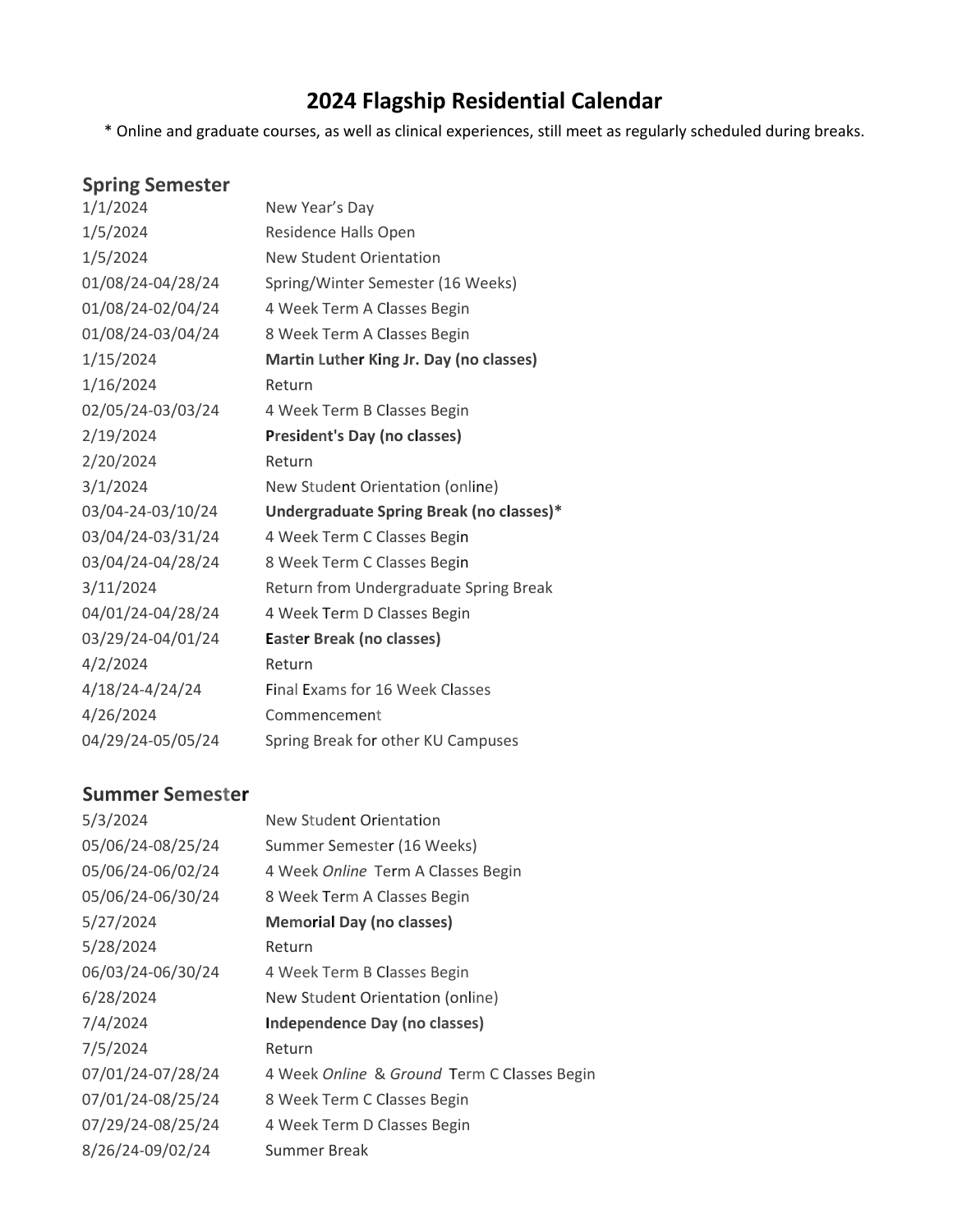| 8/27/2024         | Freshmen Move-in for Residence Halls   |
|-------------------|----------------------------------------|
| 8/28-8/30/24      | New Student Orientation (ground)       |
| 8/30/2024         | New Student Orientation (online)       |
| 8/30/2024         | Returning Move-in for Residence Halls  |
| 09/02/24-12/22/24 | Fall Semester (16 Weeks)               |
| 09/02/24-09/29/24 | 4 Week Term A Classes Begin            |
| 09/02/24-10/27/24 | 8 Week Term A Classes Begin            |
| 9/2/2024          | Labor Day (no classes)                 |
| 9/3/2024          | Return                                 |
| 09/30/24-10/27/24 | 4 Week Term B Classes Begin            |
| 10/25/2024        | New Student Orientation (online)       |
| 10/28/24-11/24/24 | 4 Week Term C Classes Begin            |
| 10/28/24-12/22/24 | 8 Week Term A Classes Begin            |
| 11/11/2024        | <b>Veterans Day (no classes)</b>       |
| 11/12/2024        | Return                                 |
| 11/25/24-12/22/24 | 4 Week D Term Classes Begin            |
| 11/25/24-12/2/24  | Undergraduate Fall Break (no classes)* |
| 12/3/2024         | Return                                 |
| 12/16/24-12/20/24 | Final Exams for 16 Week Classes        |
| 12/23/24-01-12-25 | Holiday (no classes)                   |
|                   |                                        |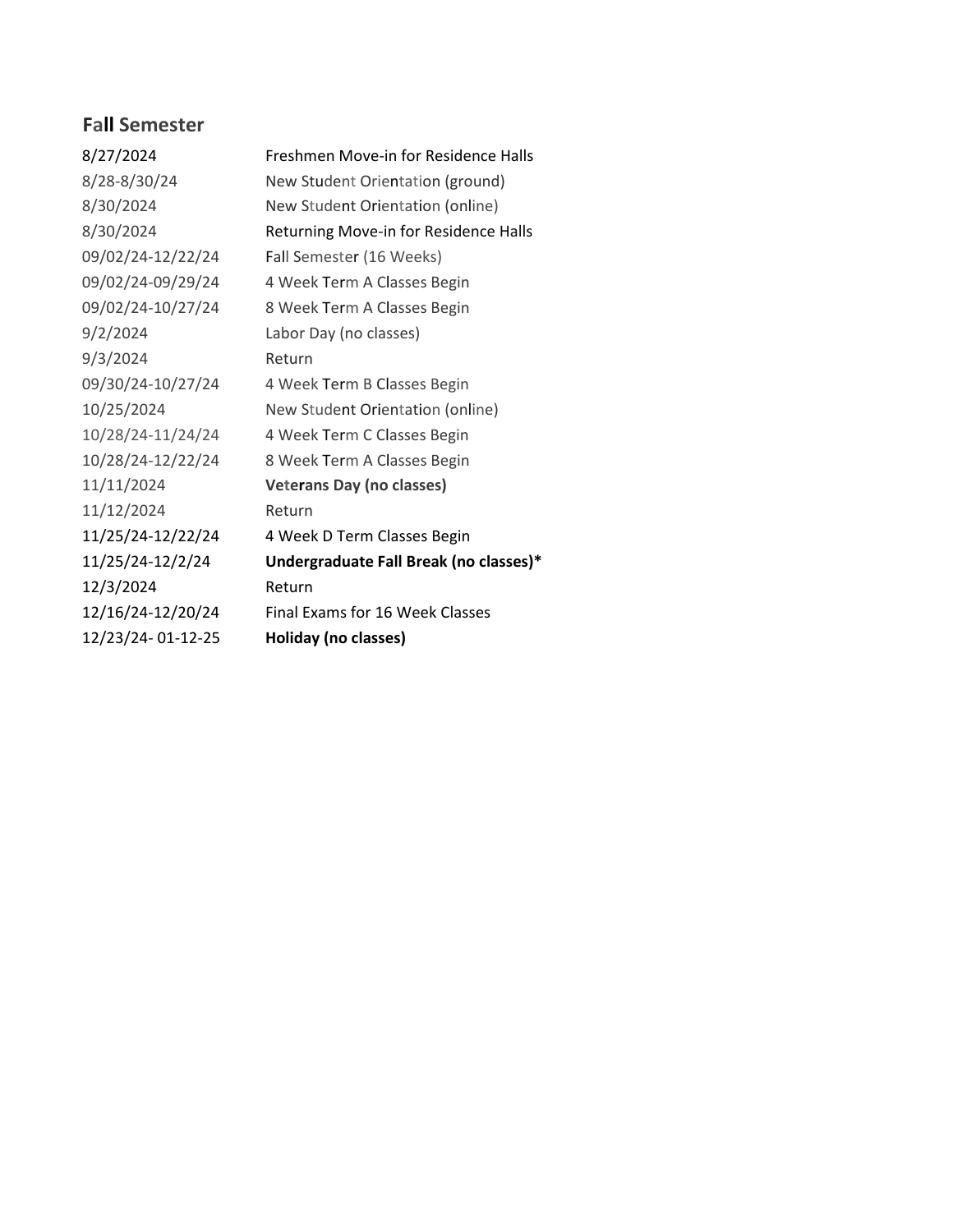\* Online and graduate courses, as well as clinical experiences, still meet as regularly scheduled during breaks.

#### **Spring Semester**

| 1/1/2025          | New Year's Day                           |
|-------------------|------------------------------------------|
| 1/10/2025         | Residence Halls Open                     |
| 1/10/2025         | <b>New Student Orientation</b>           |
| 01/13/25-05/04/25 | Spring/Winter Semester (16 Weeks)        |
| 01/13/25-02/09/25 | 4 Week Term A Classes Begin              |
| 01/13/25-03/09/25 | 8 Week Term A Classes Begin              |
| 1/20/2025         | Martin Luther King Jr. Day (no classes)  |
| 1/21/2025         | Return                                   |
| 02/17/25-03/16/25 | 4 Week Term B Classes Begin              |
| 2/17/2025         | <b>President's Day (no classes)</b>      |
| 2/18/2025         | Return                                   |
| 3/7/2025          | New Student Orientation (online)         |
| 03/10/25-3/16/25  | Undergraduate Spring Break (no classes)* |
| 03/10/25-04/06/25 | 4 Week Term C Classes Begin              |
| 03/10/25-05/04/25 | 8 Week Term C Classes Begin              |
| 3/17/2025         | Return from Undergraduate Spring Break   |
| 04/07/25-05/04/25 | 4 Week Term D Classes Begin              |
| 04/18/25-04/21/25 | Easter Break (no classes)                |
| 4/22/2025         | Return                                   |
| 4/24/25-4/30/25   | <b>Final Exams for 16 Week Classes</b>   |
| 5/2/2025          | Commencement                             |
| 04/28/25-05/04/25 | Spring Break for other KU Campuses       |

#### **Summer Semester**

5/2/2025 05/05/25-08/24/25 05/05/25-06/01/25 05/05/25-06/29/25 5/26/2025 5/27/2025 06/02/25-06/29/25 6/27/2025 7/4/2025 7/7/2025 06/30/25-07/27/25 06/30/25-08/24/25 07/28/25-08/24/25

New Student Orientation Summer Semester (16 Weeks) 4 Week *Online* Term A Classes Begin 8 Week Term A Classes Begin **Memorial Day (no classes)** Return 4 Week Term B Classes Begin New Student Orientation (online) **Independence Day (no classes)** Return 4 Week *Online* & *Ground* Term C Classes Begin 8 Week Term C Classes Begin 4 Week Term D Classes Begin